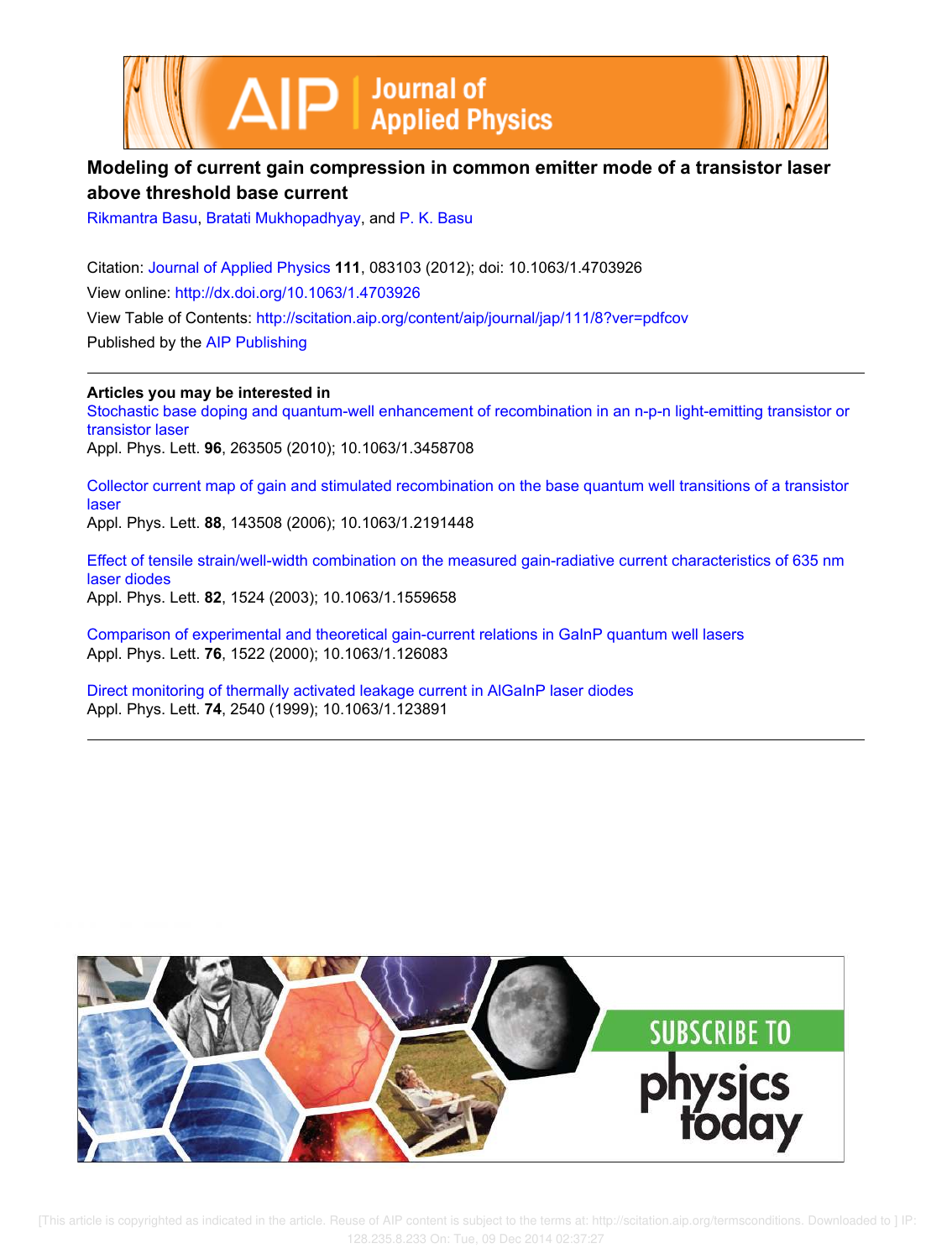## Modeling of current gain compression in common emitter mode of a transistor laser above threshold base current

Rikmantra Basu,<sup>1,2,a)</sup> Bratati Mukhopadhyay,<sup>1,b)</sup> and P. K. Basu<sup>1,c)</sup>

1 *Institute of Radio Physics and Electronics, University of Calcutta, 92 Acharya Prafulla Chandra Road, Kolkata 700 009, India*

<sup>2</sup>*Centre for Research in Nanoscience and Nanotechnology, University of Calcutta, JD Block, Sector III, Salt Lake, Kolkata 700 106, India*

(Received 31 January 2012; accepted 13 March 2012; published online 18 April 2012)

We have obtained the expressions for the terminal currents in a heterojunction bipolar transistor laser the base of which contains a quantum well (QW). The emitter-base junction is assumed to be abrupt, leading to abrupt discontinuity in quasi-Fermi level at the interface. The expressions for the terminal currents as a function of collector-emitter and base-emitter voltages are obtained from the solution of the continuity equation. The current density in the QW located at an arbitrary position in the base is related to the virtual state current density. The threshold current density in the QW is calculated by using the expression for gain obtained from Fermi golden rule. The plot of collector current  $(I_C)$  versus collector-emitter voltage  $(V_{CE})$  for different values of base current shows the usual transistor characteristics, i.e., a rising portion after a cut-in  $V_{CE}$ , and then a saturation behavior. The dc current gain remains constant. However, as the base current exceeds the threshold, a stimulated recombination rate is added to the spontaneous recombination rate and the plots of collector currents become closer for the same increase in base current. This current gain compression is in agreement with the experimental observation. Our calculated values qualitatively agree with other experimental findings; however some features like Early effect do not show up in the calculation. © 2012 American Institute of Physics. [http://dx.doi.org/10.1063/1.4703926]

### I. INTRODUCTION

Transistor laser (TL) has the unique feature of working as both an electronic and a photonic device. Basically it is a heterojunction bipolar transistor (HBT) in which the emitter and collector terminals are used for electrical signal input and output, respectively. For sufficient injection of carriers into the base, which incorporates a quantum well (QW), population inversion occurs between the electron and hole subbands in the QW. With the base current exceeding a threshold value, the optical gain in the QW overcomes the sum of the material and mirror losses, leading to the emission of coherent light in a direction perpendicular to that of the current flow.

The first laser action from HBT was observed by Feng and co-workers<sup>1,2</sup> and to date, most of the experimental reports on TL have come from their group. The workers have mostly considered InGaP–GaAs–GaAs HBTs with InGaAs  $QW$  in the base, $1-3$  in addition to other material combinations,<sup>4,5</sup> and type II heterostructures<sup>6</sup>. They reported<sup>7</sup> emission at 1554 nm, the wavelength for fiber optic communication. Electrical-optical signal mixing and multiplication using tunnel junctions were also reported.<sup>8</sup> The authors studied in detail modulation bandwidth $9,10$  and even reported resonance free frequency response.<sup>11</sup> They also reported analytical results on the charge distribution in the base by using experimental I-V characteristics and charge control model for transistors $12$  and presented a microwave circuit model for the TL.<sup>13</sup>

Analytical modeling of the heterojunction bipolar transistor laser (HBTL) has also been presented recently by different groups. Zhang and Leburton<sup>14</sup> proposed an analytical model by relying on the rate equations for both the carriers and photons. To obtain the rate equations for the carrier numbers in the QW, they introduced a capture coefficient expressed in terms of the thickness of the base and the QW and capture lifetime by the QW.

Faraji *et al.*<sup>15–17</sup> solved the continuity equation in the base in the presence of diffusion and recombination<sup>18</sup> to obtain the charge distribution. They used the concept of virtual state (VS) to relate the bulk carriers with the twodimensional (2D) carriers, as the recombination in the QW occurs between the quantized energy levels in the QW. They also considered capture of carriers by, as well as their escape from, the QW. In their work, however, the QW was assumed to be placed at the middle of the base region, whereas in actual experiments the QWs are placed nearer to the basecollector junction.<sup>2,9,12,13</sup> Further, the charge distribution profile obtained in their work does not show a break at the position of the QW in disagreement with the experimental findings. A more general analytical model is proposed by Basu *et al.*<sup>19,20</sup> considering an arbitrary position of the QW in the base region, gain in QW with 2D density-of-states, Fermi's "golden rule," and broadening of states. In this model, the value of threshold base current, light power output, and the charge carrier distribution profile agree satisfactorily with the results as given by Feng and co-workers.<sup>12,13</sup>

As TL is a transistor, its electrical input and output characteristics resemble those of a normal transistor. For example, in the common emitter (CE) mode of operation in the

a)Electronic mail: rikmantra@gmail.com.

b)Electronic mail: bmrp@caluniv.ac.in.

c)UGC-BSR Faculty Fellow. Electronic mail: pkb.rpe@caluniv.ac.in.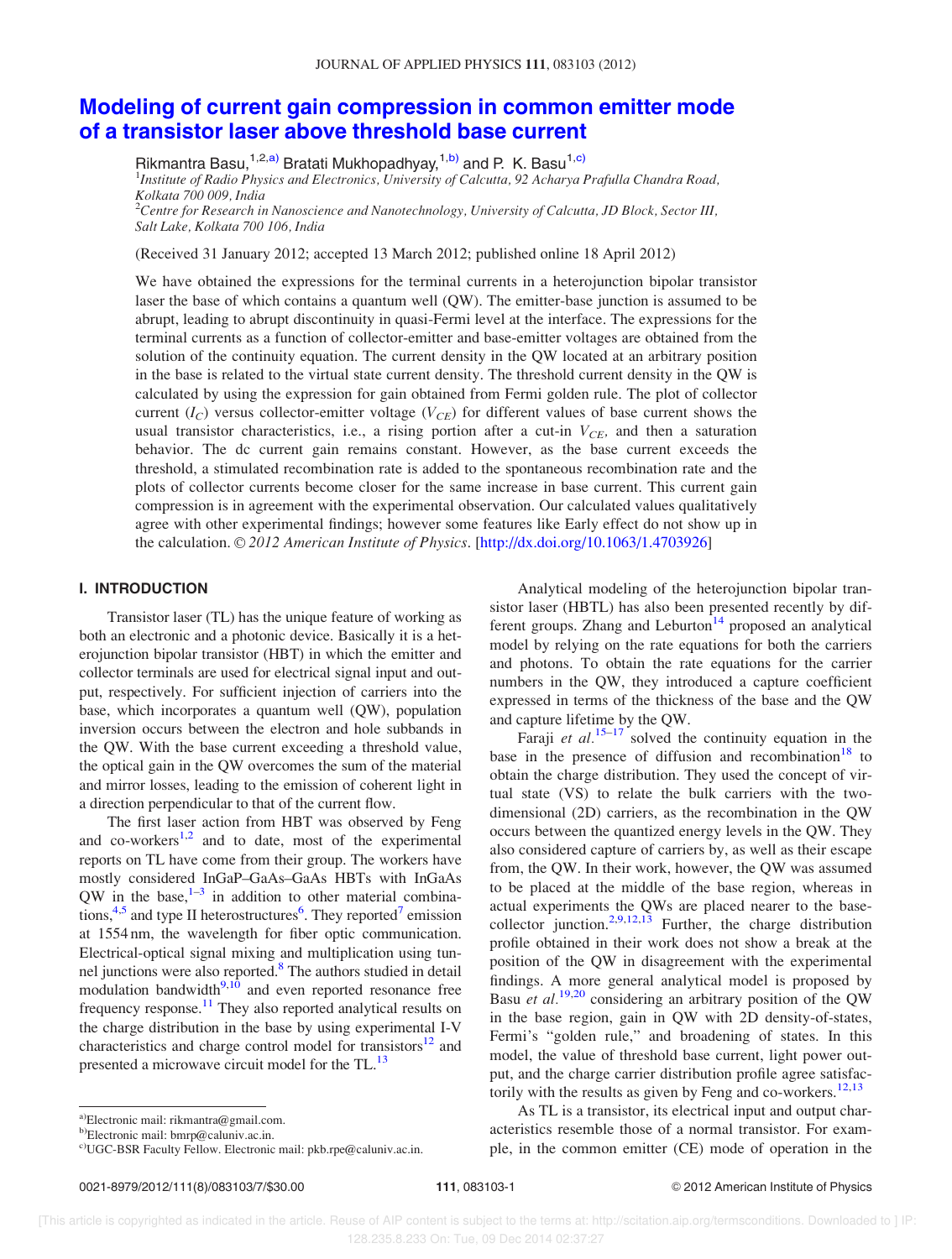active region, the output characteristics consist of a family of curves showing variation of collector current (*IC*) with collector-emitter voltage  $(V_{CE})$  with base current  $I_B$  as the parameter. Such output characteristics have been obtained by Feng *et al.* in a number of publications. A noteworthy feature of the characteristics is that the  $I_C$  curves in the saturation region (or slightly rising part showing Early effect) become congested once  $I_B$  exceeds the threshold base current  $I_{Bth}$ . In other words, the dc (also ac) gain reduces once  $I_{Bth}$  is exceeded. This is called gain  $(\beta)$  compression. Unfortunately however, none of the theories mentioned previously, including our own, which successfully explained a number of experimental findings, are suitable to calculate the output characteristics and demonstrate  $\beta$ -compression.

In view of this, we feel motivated to develop a more general analytical model that can give terminal currents from "contact to contact." In this context, it is extremely necessary to make a detailed study of transport across the heterointerface, which may be a graded gap or an abrupt type where the general drift-diffusion expression is not valid due to the discontinuity in the quasi-Fermi levels (alternately termed as imref in some publications, e.g., in Ref. 21) at the heterointerface. Grinberg and  $Luryi<sup>21</sup>$  reported a detailed theory of the minority carrier transport in HBT with a particular emphasis on the difference between the cases of abrupt and graded emitter-base junctions and the role in the former case of the quasi-Fermi level (imref) discontinuity at the interface. In this paper, we have considered an HBTL with abrupt E-B junction with a QW placed in an arbitrary position in the base region and developed the expressions for terminal currents considering the concept of VS, as well as the discontinuity in the quasi-Fermi level at the abrupt emitter-base junction. The nature of variation of the collector current is in agreement with the experimental findings<sup>12,13</sup> and shows gain compression above the threshold base current.

The present paper is organized as follows: Sec. II gives the detailed theory of discontinuity of the quasi-Fermi level at the abrupt junction; in Sec. III the expressions for the terminal currents are developed. This section also outlines the calculation of optical gain and threshold and the way to include stimulated recombination. The method of calculation is briefly outlined in Sec. IV. The calculated results are presented and discussed in light of experimental data in Sec V. Section VI concludes our work.

## II. THEORY OF DISCONTINUITY OF QUASI-FERMI LEVEL AT THE ABRUPT JUNCTION

The structure considered in this paper is an HBT with higher bandgap *n*-type InGaP emitter (E) layer, *p*-type GaAs base (B) layer with an InGaAs QW embedded in it and an *n*-type GaAs collector (C) layer. In this structure, the emitterbase junction is taken to be abrupt, whereas the collector-base junction is taken to be a graded one. The coordinate of the position of the E-B junction is taken at  $x = 0$ , *W* is the base width and  $x_1$  is the coordinate of the center of the QW as shown in Fig. 1.

The theory is developed following the method of Grinberg and Luryi.<sup>21</sup> Here the base width  $W$  is considered sufficiently larger than the characteristic scattering length  $(l_{sc} = D/v_T)$ , where *D* is the diffusion coefficient and  $v_T$  is the thermal velocity of the minority carriers.

The basic relationships used here are

$$
\int_{c_1}^{c_2} \frac{J_n dx}{\mu n} = eV \tag{1}
$$

and

$$
np = n_i^2 e^{eV/kT}, \t\t(2)
$$

where  $J_n$  is the electron current density, *V* is the applied bias,  $\mu = eD/kT$  is the electron mobility, *n* and *p* are the electron and hole concentrations,  $n_i$  is the intrinsic carrier concentration,  $c_1$  is the emitter contact and  $c_2$  is the auxiliary contact deep in the base.

Although both Eqs.  $(1)$  and  $(2)$  do not implicitly rely on the discontinuity of the quasi-Fermi level (imref), there is indeed a discontinuity of the quasi-Fermi level  $E_{fn}$  for electrons in the vicinity of the abrupt interface at the emitterbase junction. Therefore, the first integral will be a sum of integrals as,  $\int_{c_1}^{c_2}$  $C_{c_1}^{c_2}$  and  $\int_{+\varepsilon}^{c_2}$  excluding a small region,  $\varepsilon$ , around the junction interface in which a finite drop of quasi-Fermi level variation,  $\delta E_{fn} = E_{fn}(+\varepsilon) - E_{fn}(-\varepsilon)$ , occurs. The transport in this region is governed by thermionic emission.

The quasi-Fermi level  $E_{fn}$  in a graded gap semiconductor is given by

$$
E_{fn} = E_c + kT ln(n/N_C), \qquad (3a)
$$

whereas the jump in the quasi-Fermi level at the abrupt interface is

$$
\delta E_{fn} = \Delta - kT ln\left(\frac{n^+ N_C^{(E)}}{n^- N_C^{(B)}}\right) = kT ln\left(1 - \frac{J_n e^{\Delta/kT}}{en^+ v_R}\right), \quad (3b)
$$

where  $\Delta$  is the conduction band discontinuity,  $n^+$  and  $n^-$  are the electron concentrations in the base near the emitter



FIG. 1. Schematic diagram of HBTL.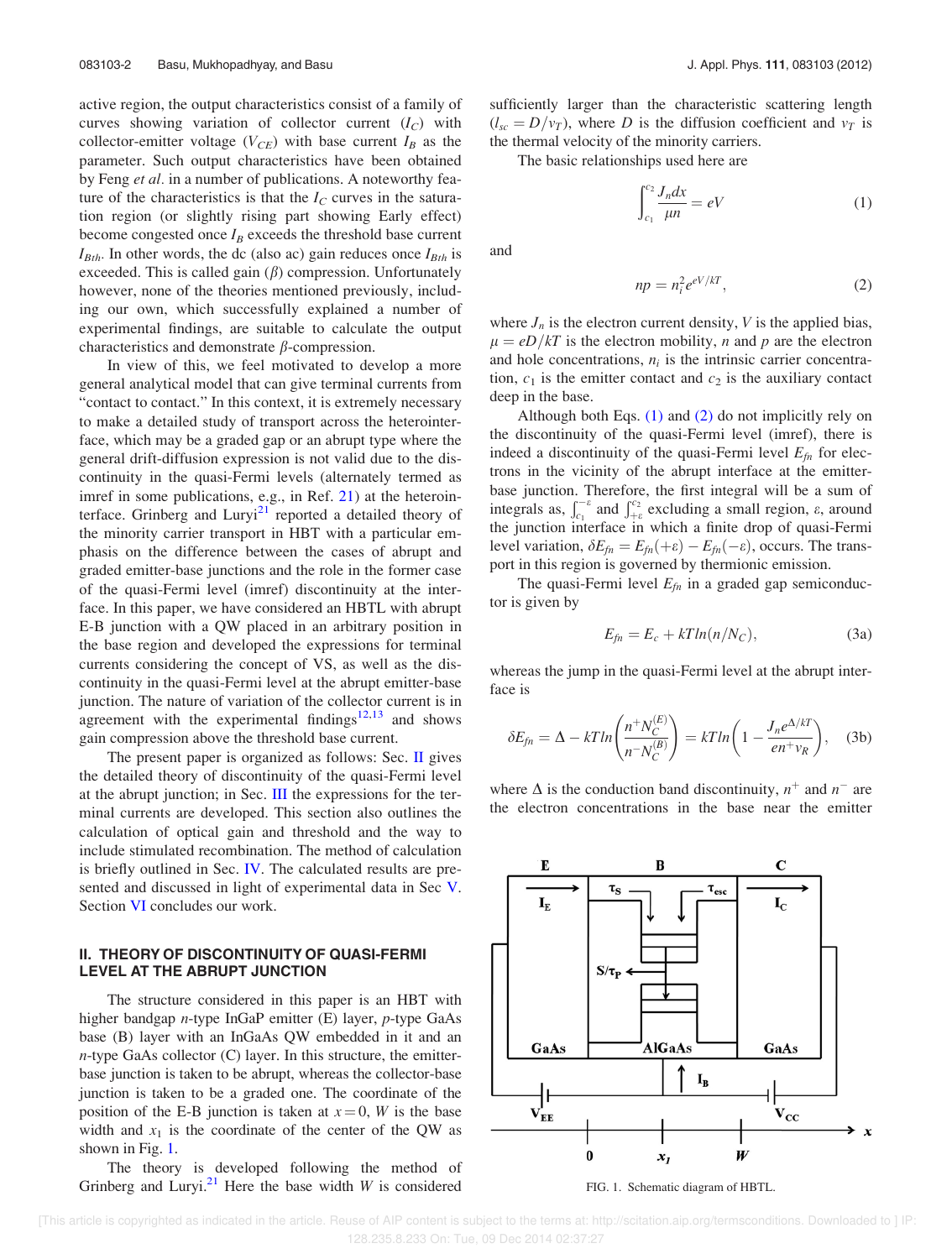

FIG. 2. Schematic of electron concentration profile.

junction and on the emitter side of the abrupt junction, respectively, as shown in Fig. 2.  $N_C^{(E)}$  $\chi_C^{(E)}$  and  $N_C^{(B)}$  $\binom{D}{C}$  are the conduction band density of states in the emitter and base, respectively, in the vicinity of the discontinuity.  $v_R$  is the Richardson velocity given by  $v_R = \sqrt{kT/2\pi m}$ , with *m* as the effective mass of electrons in the base. The conduction band edge  $E_c = -e(\phi + \chi)$  results from the electrostatic potential  $\phi$  and the variable affinity  $\chi$ .

So the current relationship becomes

$$
\frac{J_n}{e\mu n} = -\frac{d(\phi + \chi)}{dx} + \frac{kT}{e} \frac{d}{dx} ln\left(\frac{n}{N_C}\right).
$$
 (4)

Now, integrating Eq. (4) over any region including the band discontinuity (at  $x=0$ ) and by excluding the infinitesimal region  $\varepsilon$  near the origin,

$$
\int_{c_1}^{c_2} \frac{J_n dx}{e\mu n} = \int_{c_1}^{-\varepsilon} \frac{J_n dx}{e\mu n} + \int_{+\varepsilon}^{c_2} \frac{J_n dx}{e\mu n}.
$$
 (5)

Thus, substituting Eq.  $(4)$  into Eq.  $(5)$ , we get

$$
\int_{c_1}^{-\varepsilon} \frac{J_n dx}{\mu n} + \int_{+\varepsilon}^{c_2} \frac{J_n dx}{\mu n} = eV - \Delta + kT ln\left(\frac{n^+ N_C^{(E)}}{n^- N_C^{(B)}}\right)
$$

$$
= eV - \delta E_{fn}
$$
(6)

with  $n^+p^+ [N_C^{(B)}/N_C^{(E)}](n^-/n^+)e^{\Delta/kT} = n_i^2 e^{eV/kT}$  and  $\delta E_{fn}$  as given in Eq. (3b).

The actual value of  $n^-/n^+$  will be determined from the boundary conditions of the electronic flux as

$$
-\frac{J_n}{e} = v_R N_C^{(B)} \left[ \frac{n^-}{N_C^{(E)}} - \frac{n^+}{N_C^{(B)}} e^{-\Delta/kT} \right]
$$
(7)

or

$$
\frac{n^+ N_C^{(E)}}{n^- N_C^{(B)}} = 1 - \frac{J_n e^{\Delta/kT}}{e v_R n^+}.
$$
 (8)

#### Using the previous equations we get

$$
\delta E_{fn} = \Delta - kT ln\left(\frac{n^+ N_C^{(E)}}{n^- N_C^{(B)}}\right) = kT ln\left(1 - \frac{J_n e^{\Delta/kT}}{en^+ v_R}\right). \tag{9}
$$

Here, we assume that strong forward and reverse biases are applied to the emitter-base junction and the collector-base junction, respectively, and therefore we may write to a good approximation  $J_n \approx -eDn^+/W$ , and from Eq. (9),

$$
\delta E_{fn} = kT ln\bigg(1 + \frac{De^{\Delta/kT}}{Wv_R}\bigg),\tag{10}
$$

where *W* is the base width. If the simplest model of collisions in the base is considered where scattering length  $l_{sc}$  is independent of electron energy, then,  $D = 4v_Rl_{sc}/3$ . Thus, from Eq.  $(10)$  we get

$$
\delta E_{fn} = kT ln\left(1 + \frac{4l_{sc}e^{\Delta/kT}}{3W}\right). \tag{11}
$$

To obtain a more general solution, we consider a forward biased *n-p* heterojunction with non-negligible base depletion  $(N_D \leq N_A)$ . If we let  $n(0) = n^+ e^{-\epsilon \delta \phi / kT}$ , where  $\delta \phi$  is the electrostatic potential drop on the base side of the junction and is given by

$$
\delta \phi = \frac{(\phi_0 - V)\varepsilon_E N_D}{\varepsilon_E N_D + \varepsilon_B N_A},\tag{12}
$$

with  $\phi_0$  as the built-in-potential and  $\varepsilon_E$  and  $\varepsilon_B$ , the permittivities of emitter and base sides, respectively, then from Eqs.  $(8)$  and  $(12)$ , we get

$$
\delta E_{fn} = kT ln\left(1 + \frac{De^{(\Delta - e\delta\phi)/kT}}{Wv_R}\right). \tag{13}
$$

If we now consider the recombination on the base with the diffusion length of electrons in the base as  $L<sub>D</sub>$ , the discontinuity in the quasi-Fermi level becomes

$$
\delta E_{fn} = 1 + \frac{De^{(\Delta - e\delta\phi)/kT}}{L_D v_R \tanh(W/L_D)}.\tag{14}
$$

Energy band diagram of the structure under bias is shown in Fig. 3.

## III. EVALUATION OF TERMINAL CURRENTS AND OPTICAL GAIN

In our following calculations, as  $m_e = 0.063m_0$  and  $D = 26$  cm<sup>2</sup> s<sup>-1</sup>, the length  $D/v<sub>T</sub>$  is 5.6 nm, which is very small compared to the base width  $\sim$ 100 nm. Further, under low level injection from the emitter to the base by thermionic emission and tunneling, the carriers occupy energy levels very close to the conduction band edge, so they thermalize. In addition, the electric field in the base being very small, the transport is almost dominated by diffusion. $21$ 

The time-independent continuity equation for diffusion dominated transport is given by

 <sup>[</sup>This article is copyrighted as indicated in the article. Reuse of AIP content is subject to the terms at: http://scitation.aip.org/termsconditions. Downloaded to ] IP: 128.235.8.233 On: Tue, 09 Dec 2014 02:37:27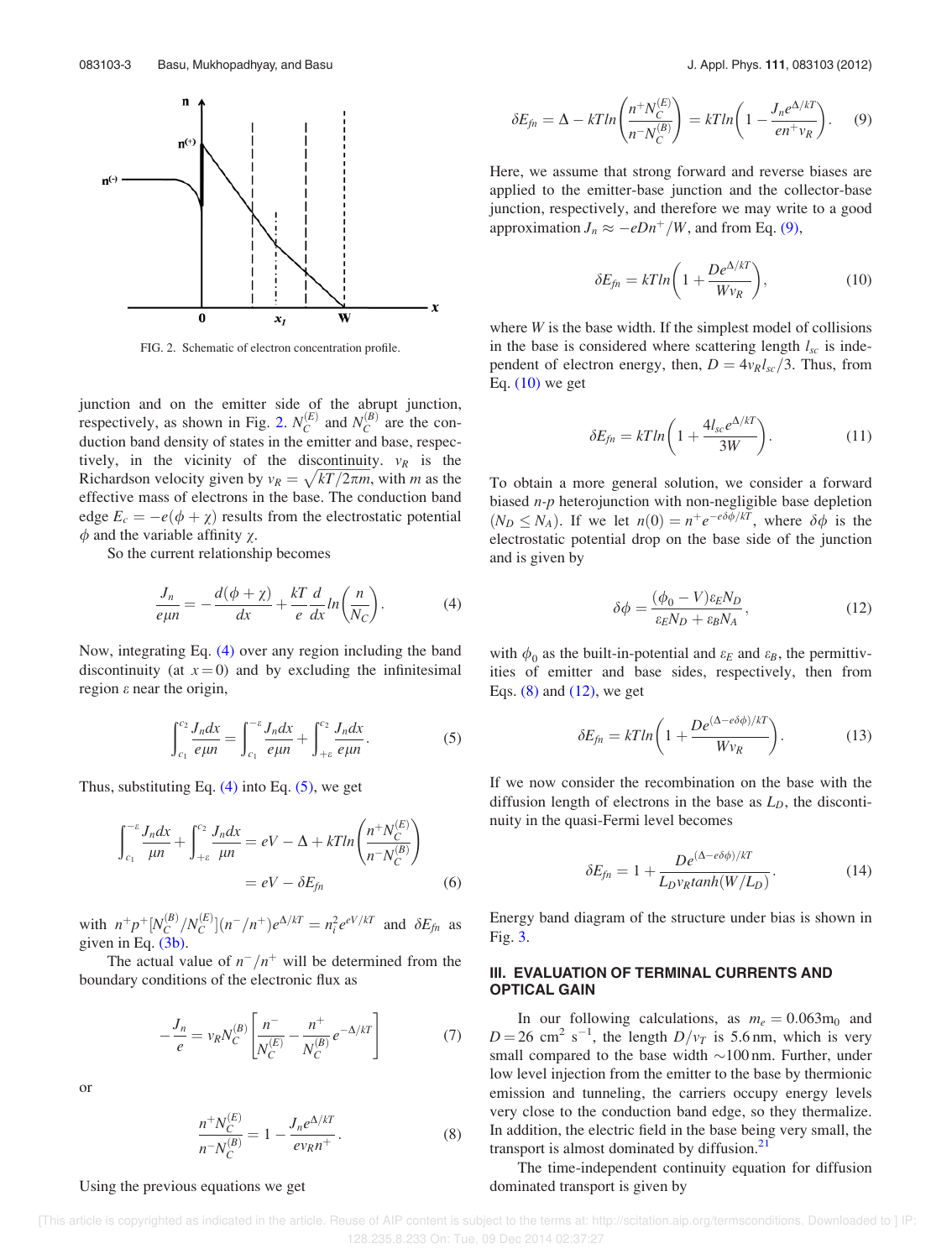

FIG. 3. Energy band diagram of HBTL under bias.

$$
\frac{\partial^2 n}{\partial x^2} = \frac{n - n_0}{L_D^2},\tag{15}
$$

where  $(n - n_0)$  is the excess electron density with  $n_0$  as the initial electron density at equilibrium and  $L<sub>D</sub>$  is the diffusion length.

The solution of the previous equation is as follows:

$$
n - n_0 = C_1 e^{x/L_D} + C_2 e^{-x/L_D}.
$$
 (16)

#### A. Emitter current

To evaluate the emitter current, the boundary conditions are as follows. At  $x = 0$ ,  $eD(\partial/\partial x)(n - n_0) = J_E$ ;  $x = x_1$ ,  $n - n_0 = N_{vs} - n_0$ ; and  $x = W$ ,  $n - n_0 = n_w - n_0$ , where  $N_{vs}$ is the VS carrier density and  $n(W) = n_w$ . Applying the above-mentioned boundary conditions to Eq.  $(16)$ , we obtain the carrier concentration before and after the QW as

$$
\delta N_1(x) = \frac{(N_{vs} - n_0) + (J_E L_D / eD)e^{-z_1}}{2 \cosh(z_1)} e^{x/L_D} + \frac{(N_{vs} - n_0) - (J_E L_D / eD)e^{z_1}}{2 \cosh(z_1)} e^{-x/L_D}, \quad (17a)
$$

$$
\delta N_2(x) = \frac{(n_w - n_0)e^{-z_1} - (N_{vs} - n_0)e^{-W/L_D}}{2\sinh(z_2)}e^{x/L_D} + \frac{(N_{vs} - n_0)e^{W/L_D} - (n_w - n_0)e^{z_1}}{2\sinh(z_2)}e^{-x/L_D}, \quad (17b)
$$

where  $z_1 = x_1/L_D$ ,  $z_2 = W - x_1/L_D$ , and the corresponding virtual current density is

$$
J_{\nu s}=eD\bigg[\frac{\partial}{\partial x}(\delta N_1)_{x_1^+}-\frac{\partial}{\partial x}(\delta N_2)_{x_1^-}\bigg].
$$

From the previous three equations we obtain the expression for emitter current as

$$
J_E = J_{vs} \cosh(z_1) - \frac{eD}{L_D} (N_{vs} - n_0) [\sinh(z_1) + \coth(z_2) \cosh(z_1)] + \frac{eD}{L_D} \frac{(n_w - n_0) \cosh(z_1)}{\sinh(z_2)}.
$$
 (18)

As the carriers entering the VS have two possibilities, falling in the QW states or diffusing to the collector, the steady state equation of the VS carrier concentration is given by

$$
\frac{J_{vs}}{ed} = \frac{J_{QW}}{ed} + \frac{N_{vs}}{\tau_s},\tag{19}
$$

where  $\tau_s$  is the spontaneous lifetime of the carrier.

Again, the VS carriers are linked to the QW 2D carriers by the relation

$$
\frac{J_{QW}}{ed} = \frac{N_{vs}}{\tau_{cap}} - \frac{N_{QW}}{\tau_{esc}},
$$
\n(20)

where  $\tau_{cap}$  is the carrier lifetime for the carriers falling from the VS to the QW 2D states and  $\tau_{esc}$  is the escape lifetime from the QW 2D states to the VS. We have neglected the escape phenomena of the carriers from the QW in our following calculations.

Using the previous relations we can write the emitter current from Eq. (18) as

$$
J_E = (A - B)(N_{vs} - n_0) + C(n_w - n_0), \tag{21}
$$

where  $A = eD(1/\tau_{cap} + 1/\tau_s)cosh(z_1), B = (eD/L_D)[sinh(z_1)/\tau_s]$  $(z_1) + \cosh(z_1)\coth(z_2)$ , and  $C = \frac{eD}{L_D}[\cosh(z_1)/\sinh(z_2)]$  $(z_2)$ .

Now, from the concept of discontinuity of quasi-Fermi level, we know

$$
n^{+} - n_{0} = n_{0}(e^{eV_{EB}/kT} - 1) + \frac{J_{E}e^{\Delta/kT}}{ev_{R}},
$$
  

$$
n_{w} - n_{0} = n_{0}(e^{eV_{CB}/kT} - 1),
$$

where  $V_{EB}$  and  $V_{CB}$  are the emitter-base and collector-base voltages, respectively. Again  $(n^+ - n_0)$  can be related to  $\delta N_1(x)$  by the relation  $(\partial/\partial x)(\delta N_1)|_{x=0} = n^+ - n_0$ .

So finally, the emitter current comes out as

$$
J_E = \alpha F_{EB} + \xi F_{CB}/(\gamma - \beta - \sigma), \qquad (22)
$$

where  $F_{EB} = e^{eV_{EB}/kT} - 1$ ,  $F_{CB} = e^{eV_{CB}/kT} - 1$ ,  $\alpha = n_0 \cosh$  $(x_1/L_D)$ ,  $\beta = (e^{\Delta/kT}/ev_R) \cosh(x_1/L_D)$ ,  $\gamma = 1/(A - B)$ ,  $\xi = Cn_0\gamma$ , and  $\sigma = (L_D/eD)\sinh(z_1)$ .

#### B. Collector current

In this case, the boundary conditions are

At  $x = x_1$ ,  $n - n_0 = N_{vs} - n_0$ , and at  $x = W$ ,  $eD(\partial/\partial x)$  $(n - n_0) = J_C.$ 

Applying the same procedure as explained previously, the collector current is obtained as

$$
J_C = \eta (N_{vs} - n_0) + J_E (N_{vs} - n_0) \theta \lambda - J_{vs} \cosh(z_2), \quad (23)
$$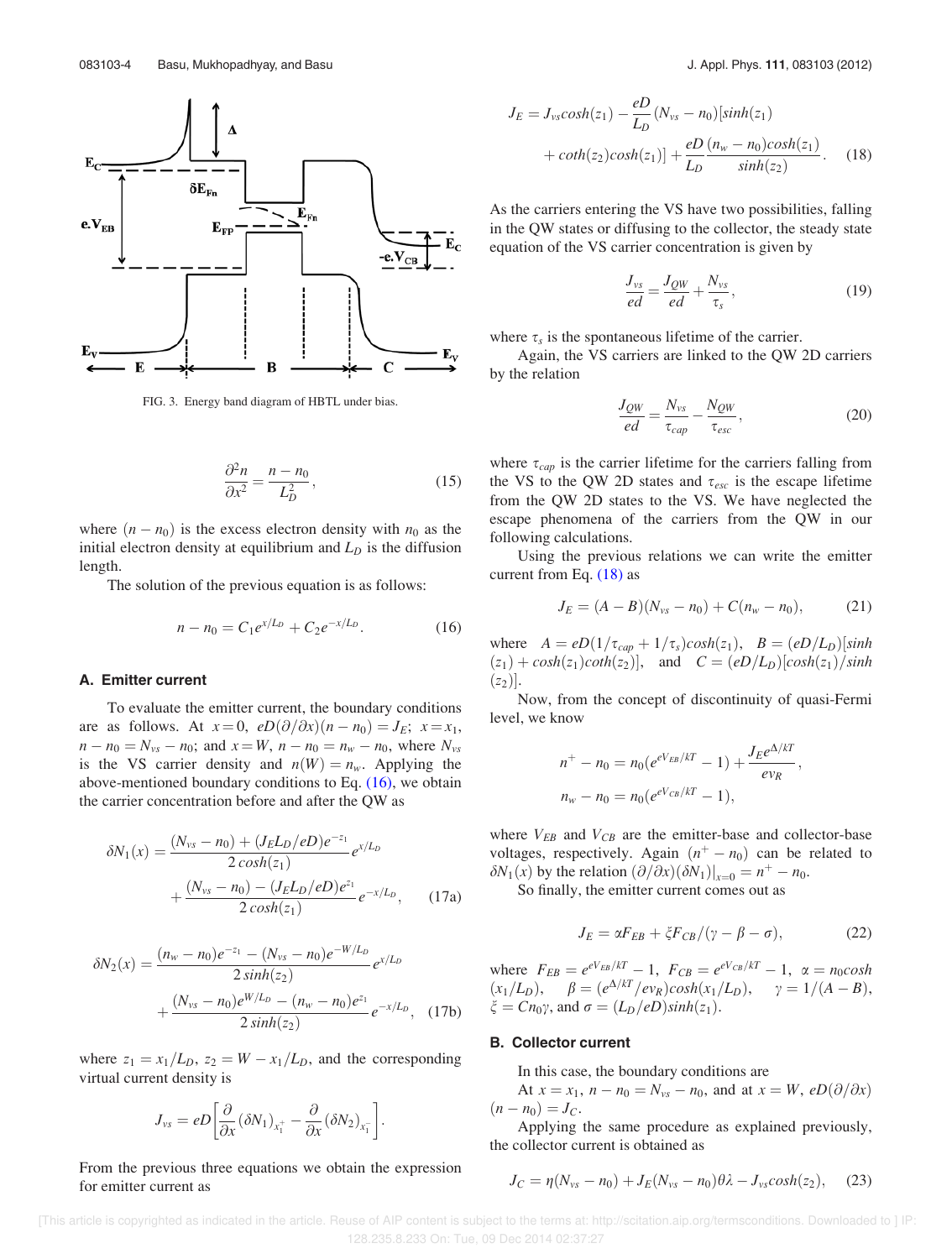where  $\eta = (eD/L_D)cosh(z_2)$ ,  $\theta = (eD/L_D)sinh(z_2)$ , and  $\lambda = \cosh(z_2)/\cosh(z_1)$ . Finally, the base current is calculated using the following fundamental relation:

$$
J_B = J_E - J_C. \tag{24}
$$

#### C. Optical gain

The relationship between threshold current density in the QW and the threshold base current density with the VS as the intermediary has been developed in our earlier publications.<sup>19,20</sup> We give here the essential features. The expression for gain using **k**-conservation in 2D ( $\mathbf{k}_t$  and  $\mathbf{r}_t$  are, respectively, the 2D wave vector and the position vector), Fermi functions  $f$  and Lorentzian line shape function is  $19,22$ 

$$
g(\hbar\omega) = C_0 \sum_{n,m} |I_{h,m}^{c,n}|^2 \int_0^\infty dE_t \rho_r^{2D} |\hat{e} \cdot p_{cv}|^2
$$
  
\$\times \frac{\gamma/(2\pi)}{\left(E\_{h,m}^{c,n}(\mathbf{k}\_t) - \hbar\omega\right)^2 + (\gamma/2)^2} [f\_c^n(E\_t) - f\_v^m(E\_t)], \tag{25}\$

where

$$
C_0 = \frac{\pi q^2}{n_r c \varepsilon_0 m_0^2 \omega}, \rho_r^{2D} = \frac{m_r}{\pi \hbar^2 d}, \quad I_{hm}^{cn} = \int_{-\infty}^{\infty} dx \phi_n(x) g_m(x),
$$

where  $\rho_r^{2D}$  is the reduced density-of-states function for 2D for quantized motion along the *x*-direction, *d* being the width of the QW, *I* stands for the overlap of envelope functions for electron (in the *n*th subband) and hole (in the *m*th subband),  $\hbar\omega$  is the photon energy,  $|\hat{e} \cdot p_{cv}|^2$  is the momentum matrix element for QWs, and  $\gamma$  is the finite linewidth of the spectrum. In Eq.  $(25)$ , *c* is the speed of light in free space,  $\varepsilon_0$  is the permittivity of free space,  $n_r$  is the background refractive index, and  $m_0$  is the free electron mass. The kinetic energy for 2D free motion,  $E_t$ , is considered to be zero for the band edge transition. The Fermi occupation probabilities are expressed in terms of quasi-Fermi levels  $F_c$  and  $F_v$ .

From the plots of gain or absorption spectra for various injected carrier densities the values of maximum gain, the value of  $a$ : the differential gain constant and of  $N<sub>tr</sub>$ , the transparency carrier density are obtained. Knowing the value of current density at transparency via the relation  $J_r = \frac{q dN_{tr}}{\tau_s}$ , the threshold current density is obtained from  $J_{th} = J_{tr} + [qd/\Gamma \eta a \tau_s][\alpha + (1/2L)ln(1/R_1R_2)],$  where  $\Gamma$  is the optical confinement factor,  $\eta$  is the internal quantum efficiency,  $\alpha$  is the loss coefficient,  $L$  is the length of the device, and  $R_1$  and  $R_2$  are the respective reflectivities of the front and the back mirrors.

The stimulated emission provides another recombination channel in the QW. The overall effect is to replace the recombination lifetime  $\tau_S$  by an effective lifetime defined as follows:

$$
\tau^{-1} = \tau_S^{-1} + \Gamma v_g g N_p, \tag{26}
$$

where  $N_p = \frac{\eta(I_B - I_{Bth})}{(qv_g\alpha_m)}$  per unit area. Here,  $\eta$  is the internal quantum efficiency,  $v_g$  is the group velocity, and  $\alpha_m$ is the mirror loss.

#### IV. CALCULATION METHODOLOGY

We considered the device dimensions and time constants as given by Feng *et al.*<sup>12</sup> Here the base of the TL is treated as a series of three regions: 510 Å of GaAs doped to a level of  $10^{19}$ /cm<sup>3</sup>, a 160 Å undoped InGaAs QW, and 210 Å of GaAs with doping density of  $10^{19}/\text{cm}^3$ . The values of other parameters used in the calculation are entered in Table I. First of all we have calculated the threshold base current following the method of Basu  $et \ al.<sup>19</sup>$  and obtained the threshold base current as 21.6 mA. We next attempt to calculate the collector currents for different base currents. For this purpose, we first calculate the emitter current with Eq. (22), where a fixed value of  $V_{EB}$  is considered to make the base current constant, whereas  $V_{CB}$  is varied to obtain a variation in  $V_{CE}$  (= $V_{EB}$  –  $V_{CB}$ ). Here the discontinuity in the quasi-Fermi level has been taken into consideration. The value of the VS carrier density  $N_{VS}$  due to a particular value of the emitter current can easily be calculated using Eq. (21). Again for this particular value of *NVS*, the VS current density is evaluated with Eqs. (19) and (20). Although  $N_{VS}$  and  $J_{VS}$  are known, it is easy to calculate the collector current and base current using Eqs. (23) and (24).

In Eq. (19), the VS carrier concentration, VS current density, and QW current are related via spontaneous carrier lifetime. It is to be mentioned here that, when the base current is below the threshold value, only spontaneous emission occurs. But above the threshold base current, both spontaneous and stimulated emission occurs, and in Eq. (19) spontaneous emission lifetime is modified accordingly.

#### V. RESULTS AND DISCUSSIONS

The values of parameters used in the calculation are entered in Table I. We have obtained the plots of  $\delta N_1(x)$  and  $\delta N_2(x)$  as given by Eqs. (17a) and (17b) for an InGaAs QW placed 59 nm away from the EB junction in a GaAs base of

|  |  |  |  | TABLE I. Values of parameters used in calculation. |
|--|--|--|--|----------------------------------------------------|
|--|--|--|--|----------------------------------------------------|

| Electron capture lifetime, $\tau_{\text{can}}$ | 10 <sub>ps</sub>       | Escape lifetime, $\tau_{esc}$          | $1.5$ ps                              |
|------------------------------------------------|------------------------|----------------------------------------|---------------------------------------|
| Spontaneous emission time, $\tau_s$            | $200 \text{ ps}$       | Photon lifetime, $\tau_p$              | 4 ps                                  |
| Base recombination lifetime, $\tau_R$          | $193$ ps               | Diffusion coefficient, $D_n$           | $26 \times 10^{-4}$ m <sup>2</sup> /s |
| Group velocity, $\nu_e$                        | $8.67 \times 10^7$ m/s | Loss coefficient/unit length, $\alpha$ | $500 \,\mathrm{m}^{-1}$               |
| Confinement factor, $\Gamma$                   | 0.03                   | Richardson velocity, $V_R$             | $10^{3}$                              |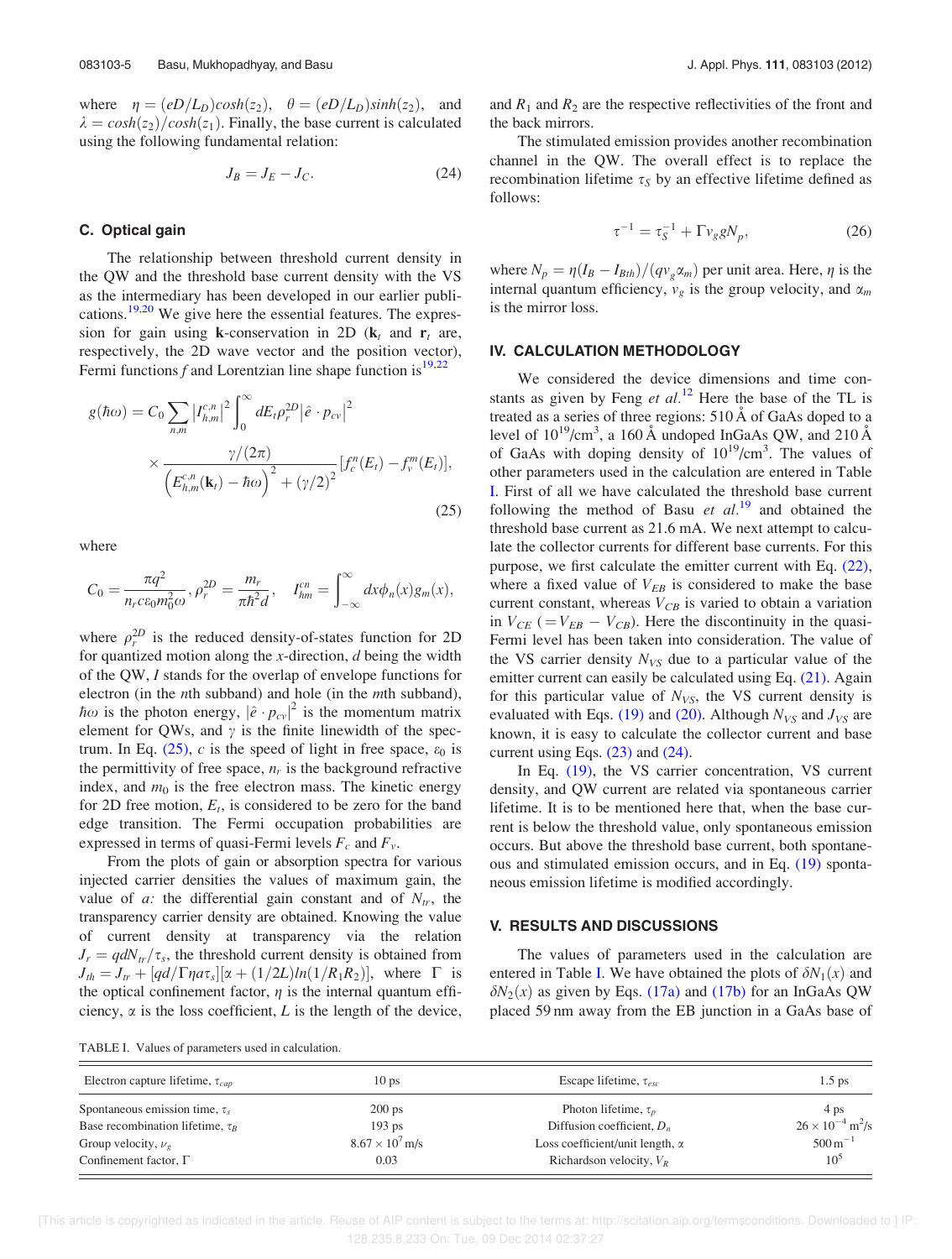

FIG. 4. Variation of collector current as a function of collector-emitter voltage for different injected base currents  $[I_B = 10 \text{ mA}$  (square); 12 mA (circle); 14 mA (triangle); 16 mA (inverted triangle); 18 mA (diamond); 20 mA (left-pointing triangle); 21.7 mA (right-pointing triangle); 22 mA (plus sign); 24 mA (star); 26 mA (pentagon); 28 mA (oval); and 30 mA (asterisk)].

width  $\sim$ 88 nm. The plots are straight lines with different slopes and the break occurs at the location of the QW. This nature of charge variation and the calculated  $I_{Bth}$  of 21.6 mA are in complete agreement with the experimental data.<sup>12</sup> Details of this work are given in earlier publications.<sup>19,20</sup>

In the present work, our primary aim is to obtain the family of collector currents for a common-emitter mode of operation. Our calculated values of collector current for different values of collector-emitter voltage  $(V_{CE})$  with a base current as a parameter are shown in Fig. 4. For different base-emitter voltages as parameters, corresponding collector-emitter voltages are first estimated. Next the quasi-Fermi levels (or imref) discontinuities are calculated and with the help of those values terminal currents are evaluated using Eqs. (18)–(24). The family of curves is almost identical with the family for normal transistors. After a cut-in value the collector current rises and then shows saturation behavior. It is interesting to note that for base currents smaller than the threshold base current (21.6 mA in this structure) the spacing between adjacent characteristic curves is almost constant. However, as the base current exceeds the threshold value the collector current curves get closer for the same increment of the base current. This phenomenon is known as  $\beta$ -compression, which has already been demonstrated in experiments.  $9,12,13$  This phenomenon is not observed in normal transistors for which all the characteristic curves are almost equally spaced. This occurs due to the onset of a stimulated recombination process in the QW above threshold.

To further illustrate the  $\beta$ -compression above threshold base current we have shown the variation of dc current gain with injected base current in Fig. 5, which clearly shows the  $\beta$ -compression as the base current increases beyond threshold.

We note at this point that the  $\beta$ -compression, as displayed in Figs. 4 and 5, has already been demonstrated by Feng and co-workers in a number of publications. Our calculation corroborates their experimental findings.

The variation of effective emission lifetime with injected base current starting from threshold is plotted in



FIG. 5. Variation of dc current gain as a function of base current.

Fig. 6 as it gets modified above threshold, according to Eq. (26). Beyond the lasing threshold effective emission lifetime decreases as stimulated emission speeds up the overall rate of recombination in the base region.

It is now of interest to examine quantitative agreement between our calculated values and the experimental data. We first note from Fig. 4 that our cut-in value of  $V_{CE}$  is  $\sim 0.15 \text{ V}$ , whereas the value in experiments<sup>12,13</sup> is  $\sim 0.3$  V. It is to be noted that Then *et al.* in their microwave circuit model<sup>13</sup> indicated the presence of three series resistances belonging to the three terminals. In our work, we did not consider their existence. Therefore, our *VCE* values are intrinsic, whereas in the experiments the value is between external leads. The calculated collector current at  $I_{Bth}$  is  $\sim$ 3 times too high than the value in experiment. Consequently our values of dc gain drops from 4 to 2 once *IBth* is exceeded. In the experiments however the  $\beta$ -compression is less drastic.

Our present model cannot account for the usual Early effect exhibited by HBTs as well as by HBTLs. We feel that a refined theory relying on the Gummel-Poon model may be needed for this purpose. However, it is not clear at this stage if such a refined theory would lead to an analytical solution of the problem.



FIG. 6. Variation of effective emission lifetime as a function of base current.